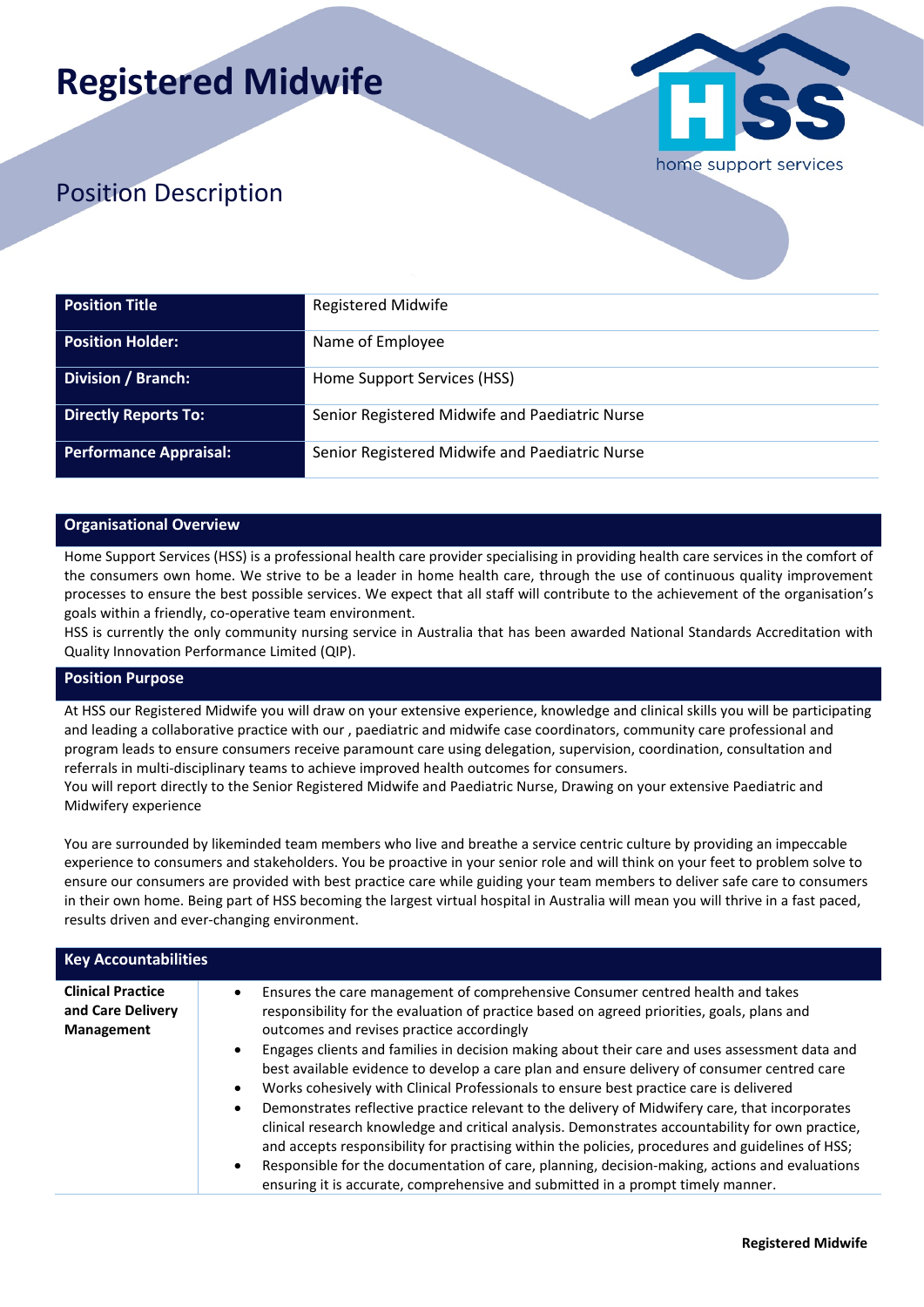|                                                                                         | Actively fosters a culture of safety and learning that includes engaging with health professionals<br>and others, to share knowledge and practice that supports person-centred care<br>Identifies/Escalates and actively manages clinical risks and reports notifiable conduct of health<br>$\bullet$<br>professionals, health workers and others.<br>Escalates clinical concerns to senior staff and clinical leads as required and promptly<br>$\bullet$<br>Assess and evaluate Consumer/clients' responses to services provided<br>٠                                                                                                                                                                                                                                                                                                                                                                                                                                                                                                                                                                                                                                                                                                                                                                                                                                                         |
|-----------------------------------------------------------------------------------------|-------------------------------------------------------------------------------------------------------------------------------------------------------------------------------------------------------------------------------------------------------------------------------------------------------------------------------------------------------------------------------------------------------------------------------------------------------------------------------------------------------------------------------------------------------------------------------------------------------------------------------------------------------------------------------------------------------------------------------------------------------------------------------------------------------------------------------------------------------------------------------------------------------------------------------------------------------------------------------------------------------------------------------------------------------------------------------------------------------------------------------------------------------------------------------------------------------------------------------------------------------------------------------------------------------------------------------------------------------------------------------------------------|
| Quality<br>Assurance,<br><b>Continuous</b><br>improvement<br>and Clinical<br>Compliance | Ensure compliance according to practices within the philosophy and intent described in the<br>٠<br>current version of relevant discipline and industry codes, competencies, standards and Acts.<br>Maintains staff and Consumer confidentiality according to professional standards.<br>٠<br>Complies with HSS confidentiality, security and information policies and procedures.<br>٠<br>Ensures registration and educational requirements are kept up to date and current with<br>٠<br>professional registration body (i.e. AHPRA or similar).<br>Actively involved in accreditation of HSS through all accredited auditing bodies.<br>$\bullet$<br>Actively assisting in the development and participation in programs, initiatives and organisation<br>$\bullet$<br>of employees to achieve specific accreditation goals.<br>Ensures safe practice and compliance with HSS workplace health and safety processes and<br>$\bullet$<br>procedures, including incident reporting.<br>Contributes to workplace health and safety risk identification and mitigation.<br>$\bullet$<br>Understands responsibilities to self and others in accordance with industry directive and<br>$\bullet$<br>guidelines, Occupational Health and Safety legislation and Home Support Services policies and<br>procedures and acts accordingly.<br>Universal precautions and infection control practices.<br>٠ |
| Operational<br>excellence and<br>continuous<br>improvement                              | Provide reports and data analysis to the leadership team as required<br>٠<br>Review, adapt and implement process improvement benefits the immediate team an<br>$\bullet$<br>organisation<br>Records and processes clinical and administrative information in an accurate and timely manner.<br>$\bullet$<br>Ensures data collection is maintained and accurate for area. Ensures education and learning with<br>company IT systems and processes are up-to-date.<br>Actively participates in initiatives and processes of quality improvement.<br>٠<br>Actively participates in People and Culture initiatives that are designed to improve team<br>$\bullet$<br>performance.<br>Work in accordance with agreed rostered days to ensure adequate staffing levels to provide best<br>practice care                                                                                                                                                                                                                                                                                                                                                                                                                                                                                                                                                                                               |
| Leadership and<br><b>Stakeholder</b><br><b>Management</b>                               | Supports clinical team, and acts as role model;<br>Works in accordance with HSS Mission and Goals<br>$\bullet$<br>Promotes HSS in the Community Health Care Sector<br>Responsible for the orientation and training of new staff<br>٠<br>Leading and supporting current team members to deliver outstanding patient outcomes<br>٠<br>Providing guidance to new and junior staff<br>٠<br>With the support of Service delivery manger and People and Culture oversee performance<br>$\bullet$<br>appraisals within your delegated area are providing outstanding customer services and reaching<br>all KPIs.                                                                                                                                                                                                                                                                                                                                                                                                                                                                                                                                                                                                                                                                                                                                                                                       |
| <b>CPD</b> and<br><b>Resource</b><br>development                                        | Participates in staff orientation, education, emergency procedure updates and appraisal<br>٠<br>programs.<br>Develops and maintains professional competence by self education and by participation in<br>٠<br>relevant external education courses, and by participation in HSS workshops.<br>Participates in mandatory skill competencies training provided by Home Support Services.<br>$\bullet$                                                                                                                                                                                                                                                                                                                                                                                                                                                                                                                                                                                                                                                                                                                                                                                                                                                                                                                                                                                              |
| <b>Stakeholder</b><br><b>Management</b>                                                 | Establish and maintain effective professional working relationships with those contacted in the<br>$\bullet$<br>course of work, including service representatives, Consumers, stakeholders and the general<br>public.<br>Members of the Community health care team, Case Coordinators, Non-Clinical Coordinators,<br>٠<br>Rostering and Scheduling, Liaisons, Head of Clinical Services<br><b>External stakeholders</b>                                                                                                                                                                                                                                                                                                                                                                                                                                                                                                                                                                                                                                                                                                                                                                                                                                                                                                                                                                         |